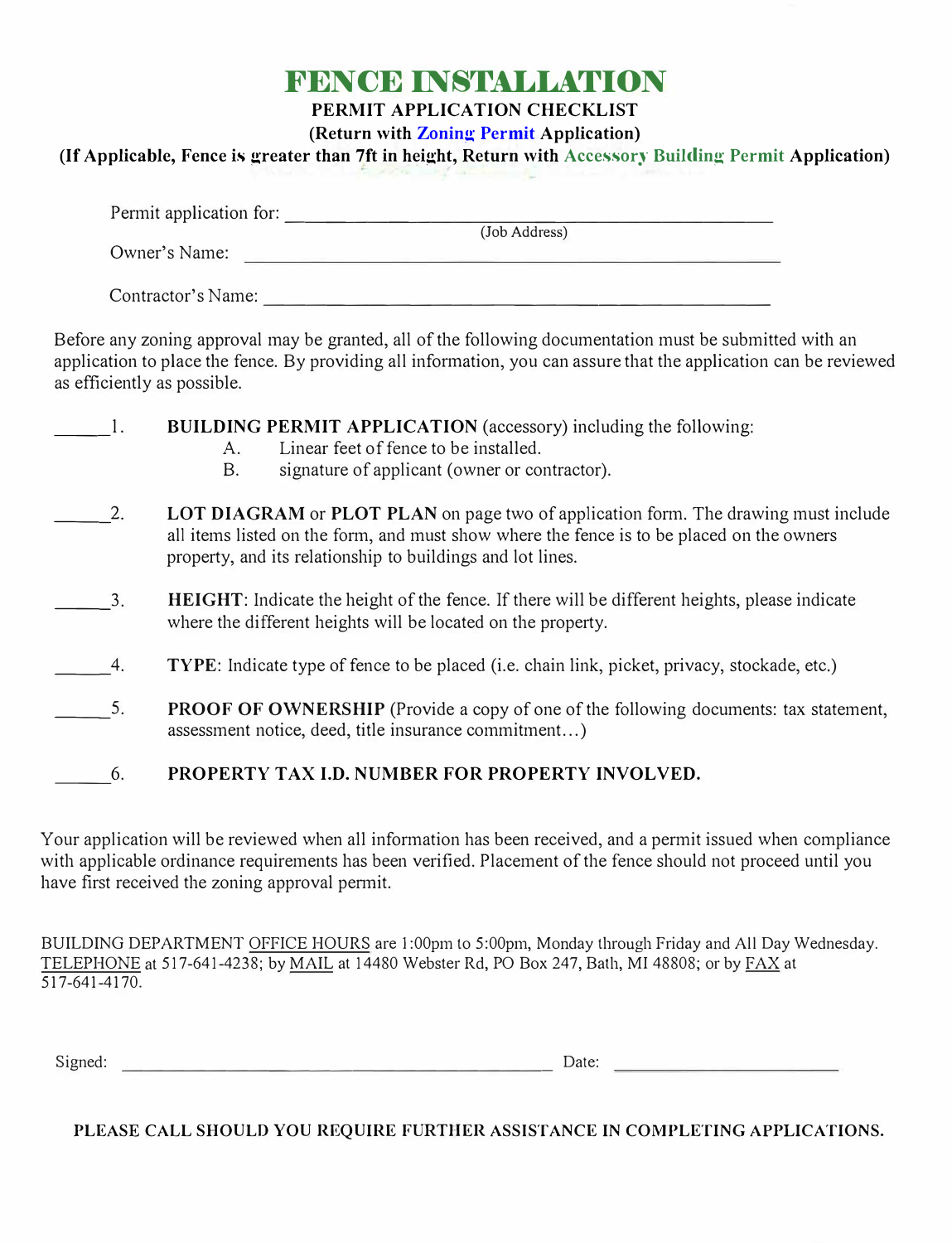

### **Zoning (Land Use) Permit Application**

Planning and Zoning Department 14480 Webster Road, P.O. Box 247, Bath, MI 48808 Phone (517) 641-5166 Fax: (517) 641-4170 www.bathtownship.us

| Intended Use of Land / Structure: North and Structure of the Structure of the Structure of the Structure of the Structure of the Structure of the Structure of the Structure of the Structure of the Structure of the Structur |  |
|--------------------------------------------------------------------------------------------------------------------------------------------------------------------------------------------------------------------------------|--|

### **A PLOT PLAN SHALL ACCOMPANY THIS APPLICATION**

\_\_\_\_\_\_\_\_\_\_\_\_\_\_\_\_\_\_\_\_\_\_\_\_\_\_\_\_\_\_\_\_\_\_\_\_\_\_\_\_\_\_\_\_\_\_\_\_\_\_\_\_\_\_\_\_\_\_\_\_\_\_\_\_\_\_\_\_\_\_\_\_\_\_\_\_\_\_\_\_\_\_\_\_\_\_\_\_\_\_\_\_\_\_\_\_\_\_\_\_\_\_\_\_\_\_\_\_

#### **Plot Plan shall show all of the following**:

- 1. Lot Dimensions in feet
- 2. Label adjacent roads (public and private)
- 3. Location and sizes of all existing and proposed structures
- 4. Front, rear and side yard distances from structures to lot lines (front yard is measured from road right of way line)
- 5. Distance between structures
- 6. Driveways (distance from lot line)
- 7. Any lakes, ponds, waterways or wetlands within 500 feet.
- 8. Utility Lines
- 9. Easements (existing and proposed)
- 10. North Indicator



THE OWNER OF THIS LAND AND UNDERSIGNED, DO HEREBY COVENANT AND AGREE TO COMPLY WITH ALL APPLICABLE LAWS AND THE ZONING ORDINANCE OF BATH CHARTER TOWNSHIP PERTAINING TO LAND USE, AND TO CONSTRUCT THE PROPOSED STRUCTURE OR MAKE THE PROPOSED CHANGE OR ALTERATION IN ACCORDANCE WITH THE PLANS AND SPECIFICATIONS SUBMITTED HEREWITH, AND CERTIFY THAT THE INFORMATION AND STATEMENTS GIVEN ON THIS APPLICATION ARE TO THE BEST OF THEIR KNOWLEDE, TRUE AND CORRECT. BY SIGNING THIS DOCUMENT YOU ALSO AGREE TO COOPERATE WITH THE ZONING AND BUILDING STAFF, AND ALLOW ACCESS TO ALL PROPERTIES AND STRUCTURES MENTIONED ABOVE.

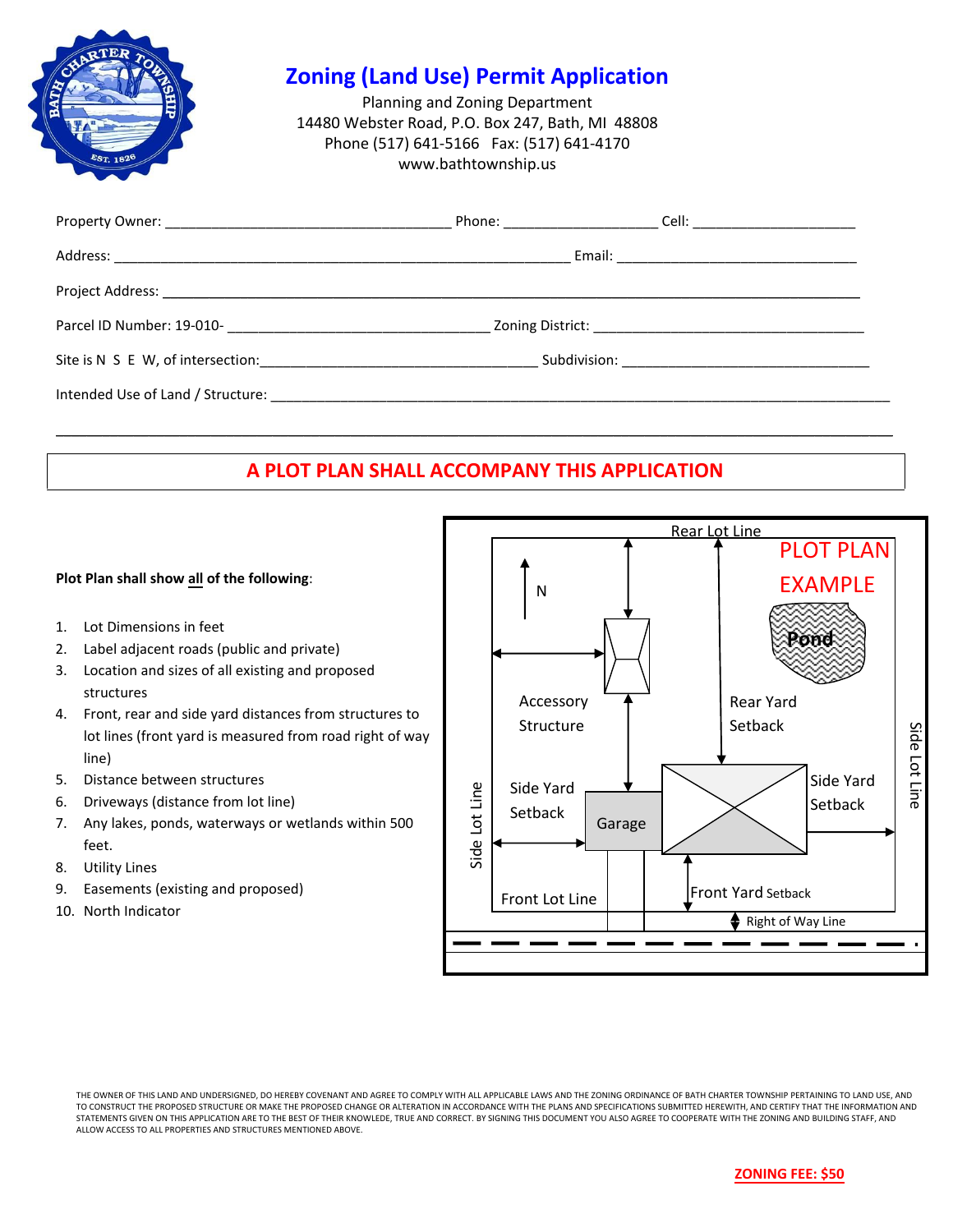

### **Zoning (Land Use) Permit Application**

Planning and Zoning Department

# **PLOT PLAN DIAGRAM**

See first page for plot plan example

|                                                                                                                                                                                                                                                                                                                                                                                                                         | Date: ______________________ |                                                                                                                                                                                                                                |
|-------------------------------------------------------------------------------------------------------------------------------------------------------------------------------------------------------------------------------------------------------------------------------------------------------------------------------------------------------------------------------------------------------------------------|------------------------------|--------------------------------------------------------------------------------------------------------------------------------------------------------------------------------------------------------------------------------|
|                                                                                                                                                                                                                                                                                                                                                                                                                         |                              | Email: Email: All and the state of the state of the state of the state of the state of the state of the state of the state of the state of the state of the state of the state of the state of the state of the state of the s |
| <b>Cell: Cell</b> : <b>Cell</b> : <b>Cell</b> : <b>Cell</b> : <b>Cell</b> : <b>Cell</b> : <b>Cell</b> : <b>Cell</b> : <b>Cell</b> : <b>Cell</b> : <b>Cell</b> : <b>Cell</b> : <b>Cell</b> : <b>Cell</b> : <b>Cell</b> : <b>Cell</b> : <b>Cell</b> : <b>Cell</b> : <b>Cell</b> : <b>Cell</b> : <b>Cell</b> : <b>Cell</b> : <b>Cell</b> : <b>Cell</b> : <b>Cell</b> : <b>Cell</b> : <b>Cell</b><br>Phone: <u>________</u> |                              |                                                                                                                                                                                                                                |
|                                                                                                                                                                                                                                                                                                                                                                                                                         | Date:                        | ZONING FEE: \$50                                                                                                                                                                                                               |